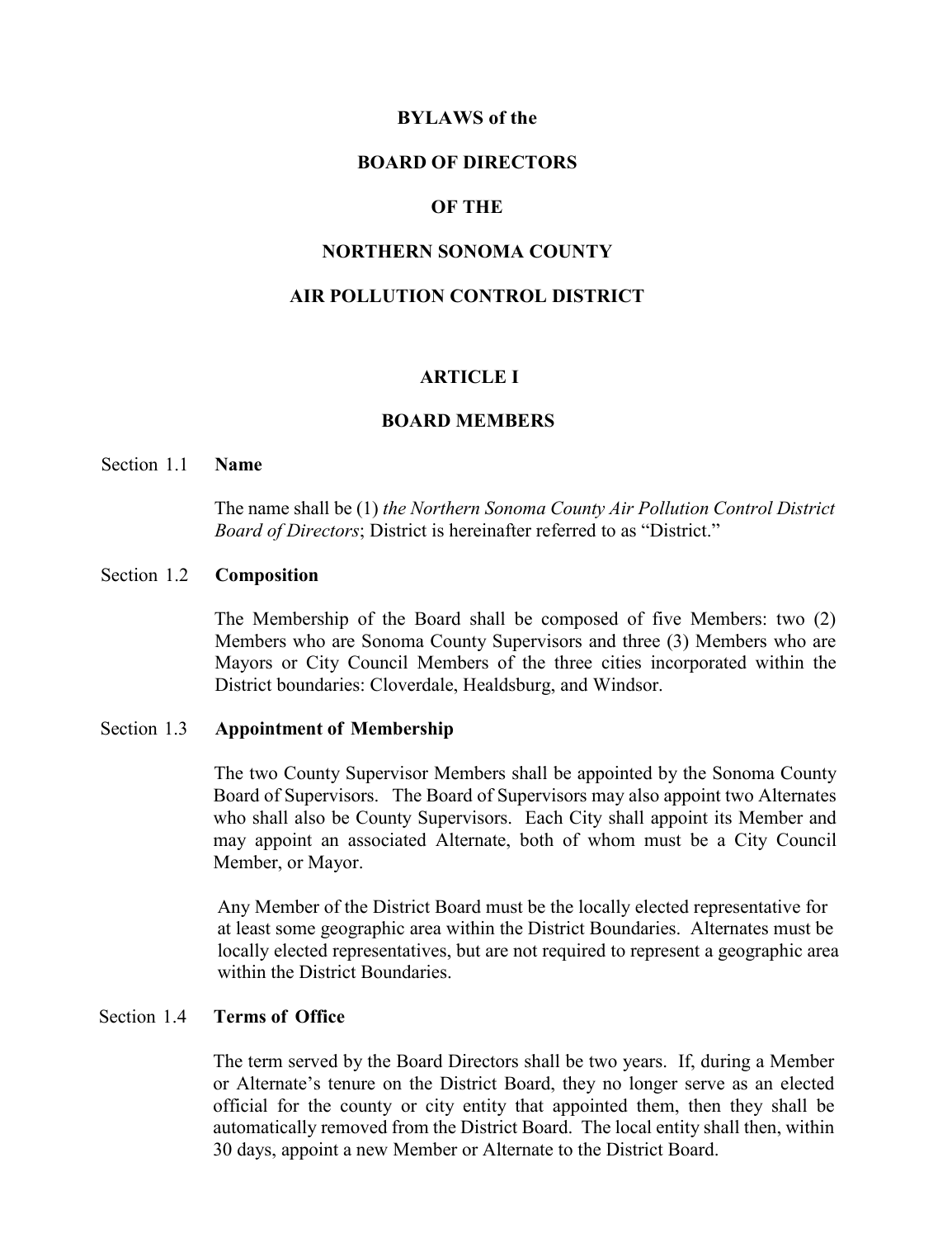# **ARTICLE** II

### **OFFICERS**

#### Section 2.1 **Designation of Chairperson and Vice Chairperson**

The Board shall elect a Chairperson and Vice Chairperson by majority vote of the Board. The Chairperson and the Vice Chairperson will each serve one year terms. If the selected Chairperson is a Sonoma County Supervisor Member of the District Board, then Vice Chairperson shall be a City Member of the District Board. If the Chairperson is a City Member of the District Board, then Vice Chairperson shall be a Sonoma County Supervisor Member of the District Board.

# Section 2.2 **Clerk of the Board**

The Clerk of the Board shall be appointed by the Air Pollution Control Officer with the consent of the Chairperson.

### Section 2.3 **Removal and Vacancies of Officers**

The Board may remove the Chairperson or Vice Chairperson at any time upon the affirmative vote of 4 Members of the Board. A vacancy in an office shall be filled by election of the District Board.

### Section 2.4 **Rights of the Presiding Officer**

The Chairperson, Vice Chairperson of the Board, or such other Member as may be presiding, shall be deprived of none of the rights or privileges of a Member by reason of his or her occupying the chair and may move, second, and debate from the chair, subject only to such limitations of debate as are by these rules imposed on all Members.

# Section 2.5 **Chairperson Duties**

The Chairperson shall preside and preserve order at all regular and special meetings of the Board. The Chairperson shall state every question coming before the Board, announce the decision of the Board on all subjects, and decide all questions of order without debate, subject, however, to an appeal to the Board on which a Member shall speak but once, the Chairperson having precedence in speaking on the question in order.

#### Section 2.6 **Vice Chairperson Duties**

In the absence of the Chairperson, the Vice Chairperson may perform the duties and obligations of the office of Chairperson.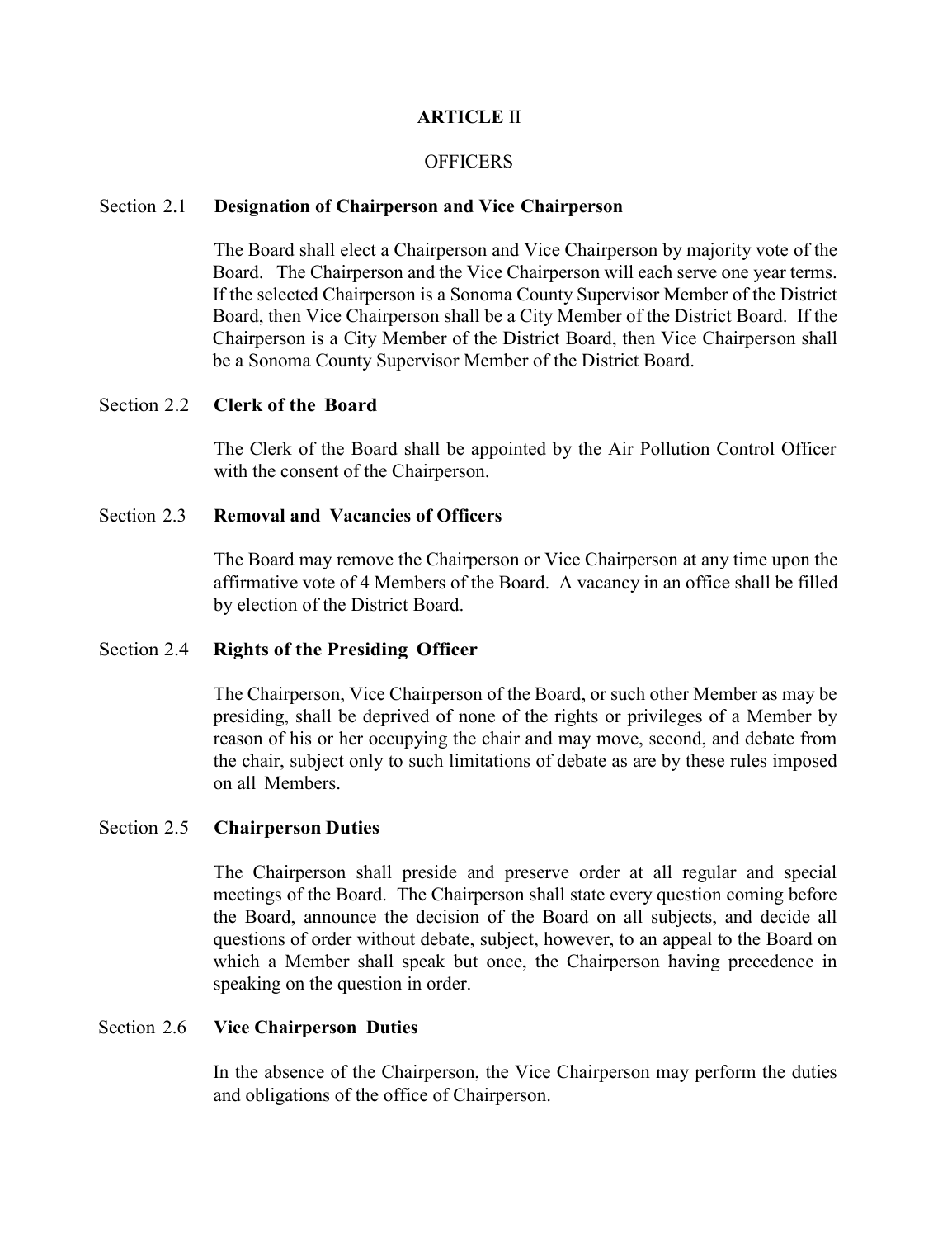### **ARTICLE** III

### **MEETINGS**

#### Section 3.1 **Regular Meetings**

At least two regular meetings per year shall be held for formal District budget presentation and adoption. An additional number of meetings shall be determined and scheduled as deemed necessary by the Board to conduct District business. Meetings shall be located within the District Boundaries. If any meeting date shall fall on a holiday, such meeting which was scheduled to be held on such holiday, shall be held on the next business day. Such regular meetings may be adjourned from day to day, or to any day prior to the regular meeting day until the business before the Board is disposed of. The specific date, time and location of meetings for each year shall be set annually at the January meeting of the Board by resolution. *(Revised 1-3-2018, Resolution #18-01)*

### Section 3.2 **Special Meetings**

Special Meetings may be called by the Chairperson, or upon the written request of fifty percent (50%) of the Members, and when a special meeting is so requested, said meeting shall be called and held within sixty (60) days after receipt of such written request.

## Section 3.3 **Notices**

The Air Pollution Control Officer is responsible for ensuring that legal notice of meetings of the Board and legal notice of proposed Board actions are made.

#### **ARTICLE IV**

### CONDUCT OF BUSINESS

### Section 4.1 **Session**

All meetings shall be conducted by the Chairperson (or the Vice Chairperson in the absence of the Chairperson), who shall take the chair at the appointed hour for the meeting and shall call the Board to order. In the absence of the Chairperson and the Vice Chairperson, the Air Pollution Control Officer shall call the Board to order, whereupon a temporary Chairperson shall be elected from among the Members present. Upon the arrival of the Chairperson or Vice Chairperson, the temporary Chairperson shall relinquish the chair upon conclusion of the item before the Board.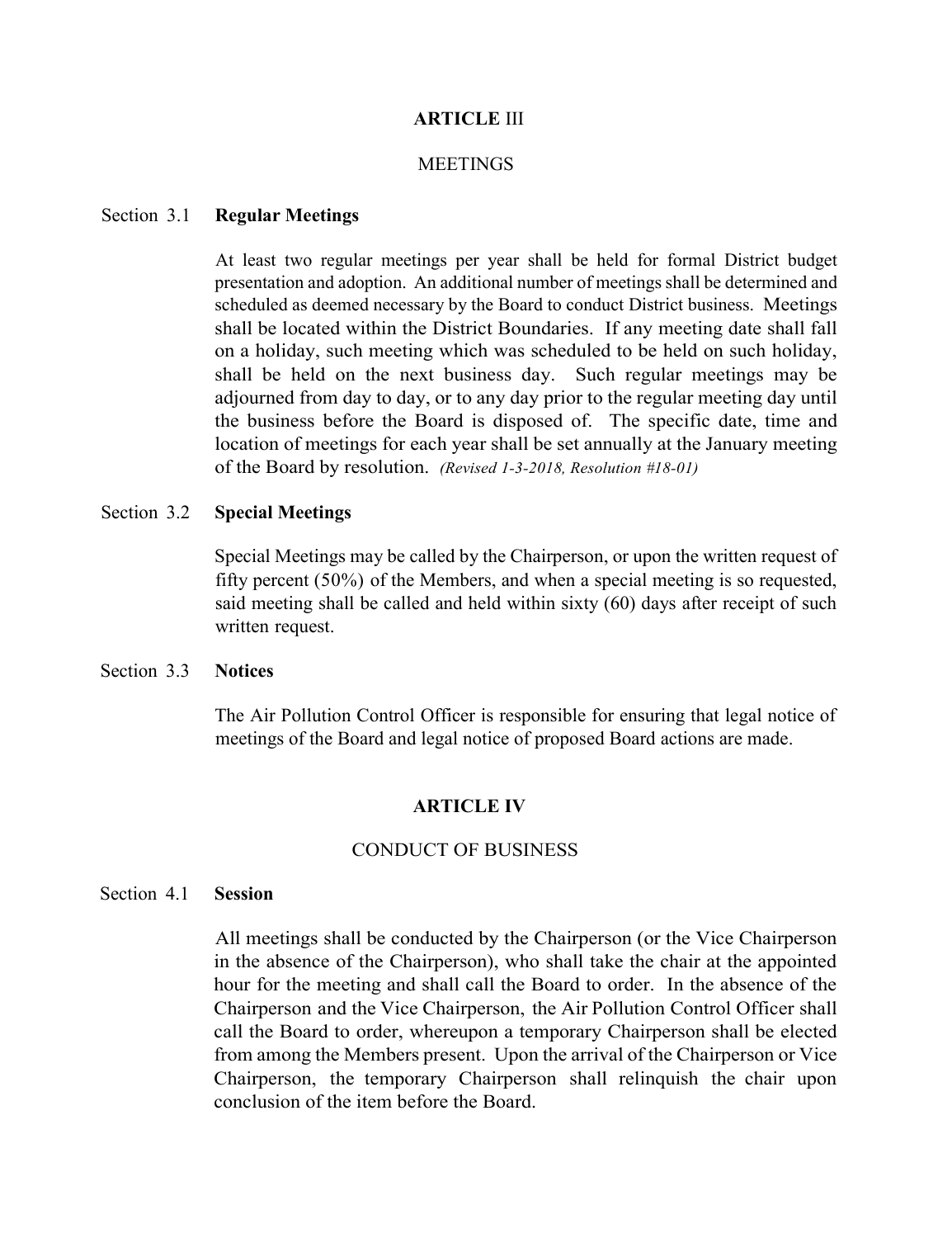### Section 4.2 **Order of Business**

At regular meetings of the District Board, the following shall be the order of business:

- 1. Roll Call.
- 2. Public Comment on items not listed on meeting agenda, which shall not be acted upon by the Board, consistent with Section 4.8 of these by-laws.
- 3. Approval of Minutes from the previous meeting of the Board.
- 4. Agenda of the Board.
- 5. Adjournment.

# Section 4.3 **Voting**

1. Manner of Voting

On all matters acted upon by the Board that are not unanimous, the voting shall be on roll call, the yes and noes, and the Members present but abstaining from voting shall be entered upon the minutes of the meeting.

2. Vote Required

All actions of the Board shall require an affirmative vote of a majority of the Members of the Board present at any meeting.

# Section 4.4 **Minutes**

The Clerk of the Board shall attend all meetings of the Board, and shall record in the minutes the time and place of meetings of the Board, the names of Members present, the names of persons giving testimony or comment, all official acts of the Board, the votes given by Members, and shall cause the minutes to be written up forthwith and presented for approval or amendment at the next regular meeting.

## Section 4:5 **Quorum**

A majority of the board Members shall constitute a quorum, and no business may be conducted unless a quorum is present. Whenever a quorum is not present, the meeting shall be postponed or adjourned to a subsequent time and place as determined by the Chairperson.